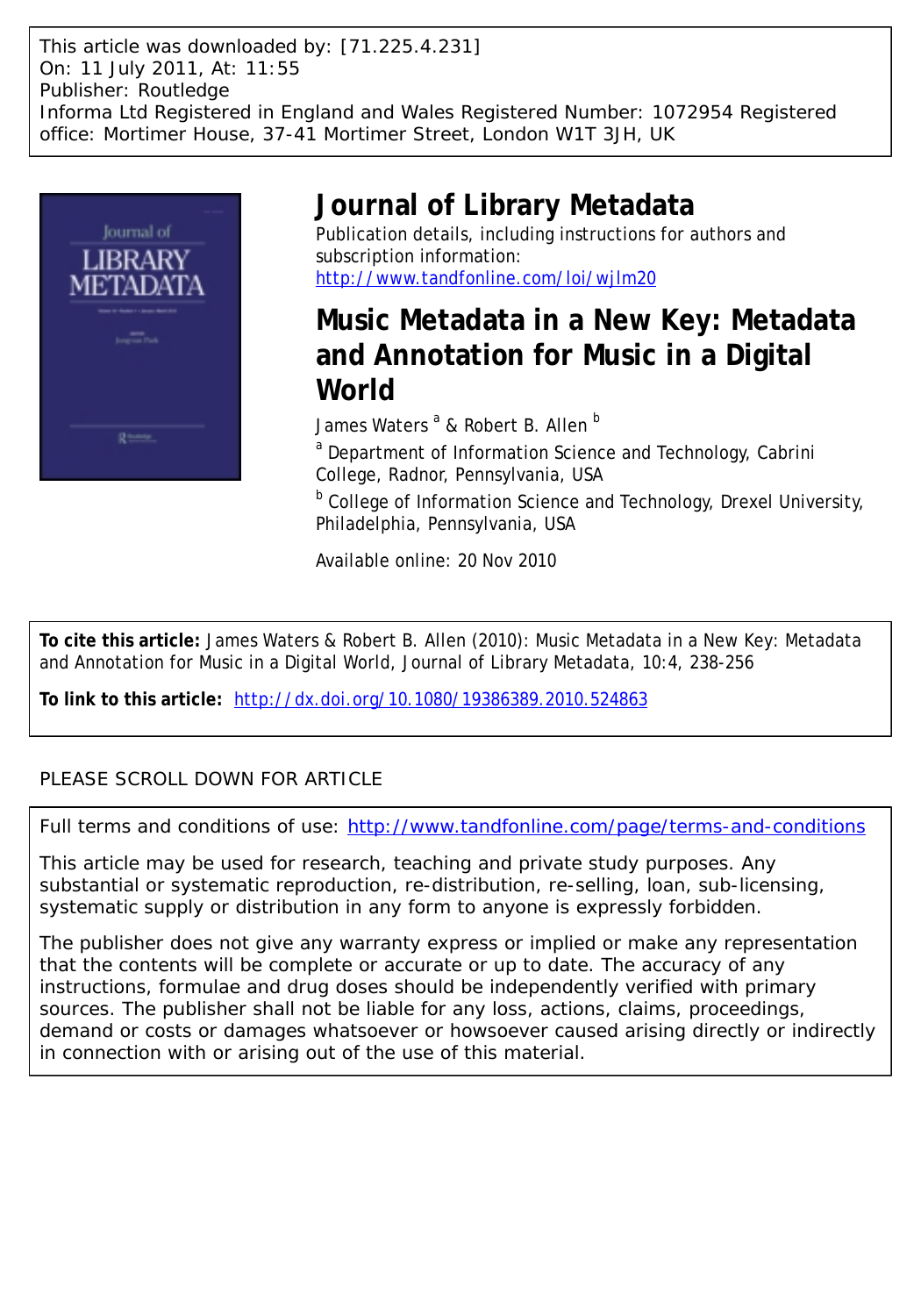*Journal of Library Metadata*, 10:238–256, 2010 Copyright © Taylor & Francis Group, LLC ISSN: 1938-6389 print / 1937-5034 online DOI: 10.1080/19386389.2010.524863



# **Music Metadata in a New Key: Metadata and Annotation for Music in a Digital World**

JAMES WATERS

*Department of Information Science and Technology, Cabrini College, Radnor, Pennsylvania, USA*

#### ROBERT B. ALLEN

*College of Information Science and Technology, Drexel University, Philadelphia, Pennsylvania, USA*

*Not only are music recordings now primarily digital and able to be readily produced, edited, and mashed up, but entirely new metadata frameworks, encoding systems, and data models such as XML, FRBR, METS, and MPEG are being developed to cope with the needs of diverse user communities. Moreover, systematic annotations of the structure and details of musical pieces are increasingly common. This paper surveys the current state of knowledge with regard to annotation and metadata related to recorded music.*

*KEYWORDS FRBR, METS, MPEG, music, semantic annotation, XML*

### INTRODUCTION

Digital technology is changing the way we create, organize, and interact with music. Music in a digital format can be creatively manipulated. Thus, music can be filtered to remove vocal content, allowing for the creation of karaoke track. Karaoke music typically blends music and graphics (text and music alignment data, such as a bouncing ball) using MP3+G or CD+G files. When the graphic component is played back it indicates where specific words are to be sung. Mashups are ad hoc combinations of other works. For instance, the instrumental part of one music track could be overlaid with the vocal track of another. Moreover, digital music can be easily downloaded

Address correspondence to James Waters, Department of Information Science and Technology, Cabrini College, 610 King of Prussia Road, Radnor, PA 19087-3698, USA. E-mail: james.waters@cabrini.edu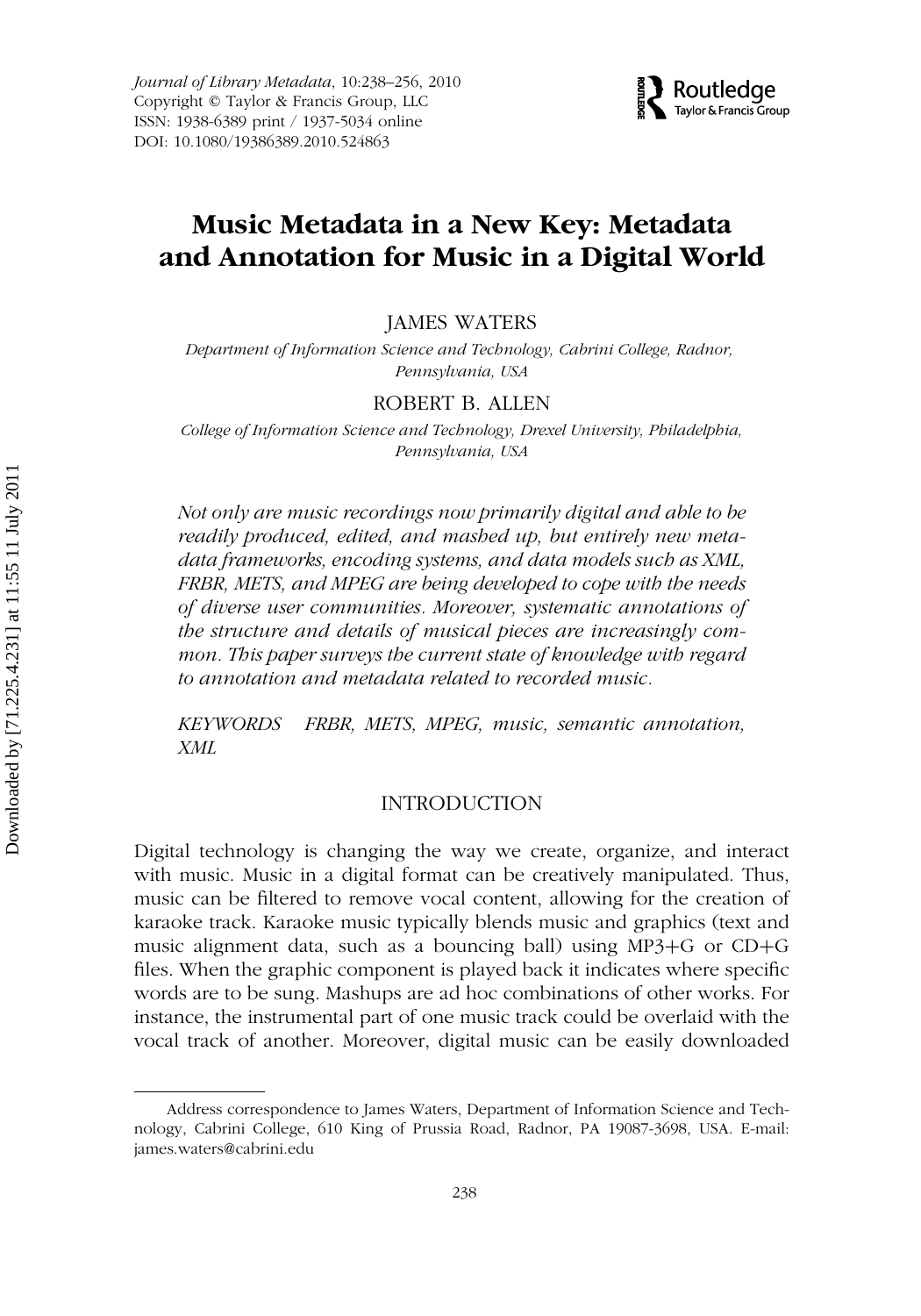over the Internet, thus music can be legally purchased instantly and without the need for a physical container. Metadata for such downloads includes some of the low-level attributes described in the following section, plus DRM information, creative information, and descriptive information.There are many different attributes for complex musical objects. However, these attributes are often grouped as Descriptive, Structural and Administrative (NISO, 2004). Descriptive metadata describes the work at a conceptual level. Structural metadata defines what components comprise a complex object, for instance a symphony is composed of movements (normally three to five), a movement is made up of bars, and bars are composed of a sequence of notes (Minibayeva & Dunn, 2002).

Administrative metadata incorporates technical, preservation, and rights metadata. For instance, a digital music file might have technical metadata about its size in bytes, the format type (e.g., MP3, CDDA, WAV, FLAC, AAC, ALAC), the compression type (lossy or lossless), and so on. Rights metadata describes who can do what with the object. For instance I can listen to a CD but I am not allowed to make a copy and sell it to a third party. Preservation metadata might describe the hardware and software used to capture the object, the settings used such as resolution, bit-depth, bit-rate, sampling rate, compression, file format, how to get it back (retrieval and playback), and the history of any changes to the digitized capture.

Components of music such as notes and even melodies (Pavia, Mednes, & Cardoso, 2004) can be determined automatically by signal processing. Nonetheless, there may still be a "semantic gap" between the levels of descriptors that can be used to characterize music at the levels of signal (elementary), content (structural), and human (cognition and affect) experience (Celma, Herrera, & Serra, 2006).

#### FRBR

The Functional Requirements for Bibliographic Records (Vellucci, 2007) organizes information resources in terms of Work, Expression, Manifestation, and Item. This model attempts to capture and define the boundaries between conceptual, logical, instantiated, and physical representations (Figure 1). While FRBR has proven generally very useful, it needs some reinterpretation to be applied to music (Riley, Mullin, Colvard, & Berry, 2008).

According to FRBR, a Work is an abstract creation, and Descriptive Metadata applies at that level. Somewhat controversially, a given performance may be considered an Expression. Then, recordings of that performance are Manifestations and reproductions, such as CDs, of it are Items.

Musical Objects and Musical Information Packages

There are many notations for representing the music itself. While the Western world is most familiar with a 5-line staff divided into bars, there a many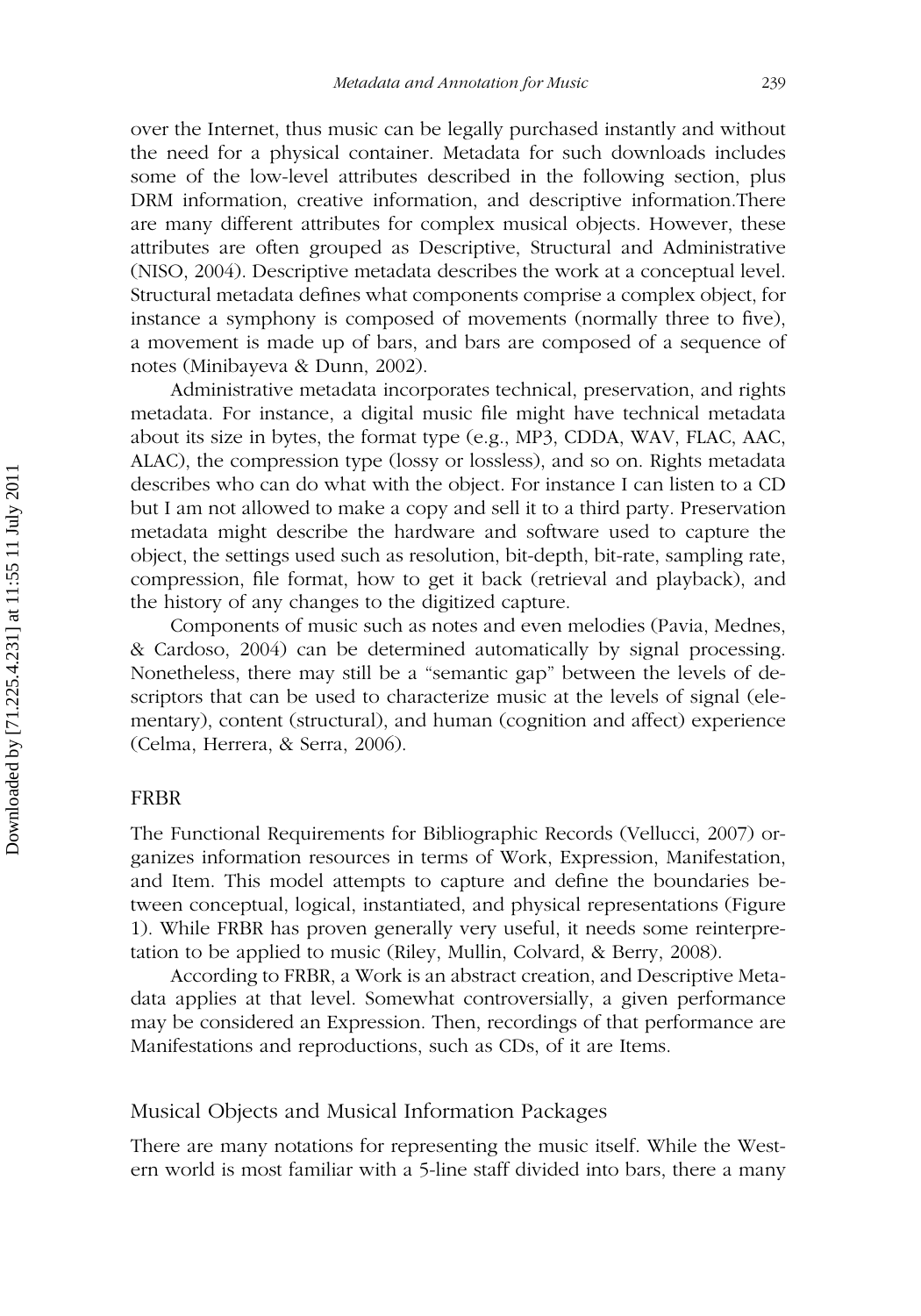| Element                                     | Description                          | Example                                                                                   |  |  |  |
|---------------------------------------------|--------------------------------------|-------------------------------------------------------------------------------------------|--|--|--|
| Work                                        | Intellectual or<br>Artistic creation | Mahler 2nd Symphony                                                                       |  |  |  |
| Expression                                  | Performance                          | Mahler 2nd Symphony, Vienna<br>Philbarmonic, Conductor: Zubin<br>Mehta, 1975              |  |  |  |
| Manifestation                               | Physical<br>embodiment               | The recording of Mahler 2nd Symphony<br>Vienna Philharmonic under Zubin<br>Mehta, 1975    |  |  |  |
| An exemplar of the<br>Item<br>manifestation |                                      | Mabler 2nd Symphony, Vienna<br>Philbarmonic under Zubin Mehta,<br>1975, Decca Legends, CD |  |  |  |

**FIGURE 1** Description of a symphony at several FRBR levels.

computer notation schemes. Selfridge-Field (1997) lists more than 30 different computer-based notation schemes, many are variations of the Musical Instrument Digital Interface (MIDI), which was originally developed as a note-based representation for music synthesizers. Notations such as MusicXML (Good, 2001) are readily captured in data files (Figure 2), but those need to be distinguished from the files that are digitizations of performances. A Musical Information Package is composed of the musical object and the metadata associated with it.

```
<?xml version="1.0" encoding="UTF-8" standalone="no"?>
<!DOCTYPE score=partwise PUBLIC "-//Recordare//DTD MusicXML 0.5 partwise//EN"
"http://www.musicxml.org/dtds/partwise.dtd">
  <score-partwise>
     <part-list>
      <score-part id="P1"> <part-name>Music</part-name> </score-part>
     </part-list>
     \epsilon <part id="P1">
      <measure number="1">
        <attributes>
         <divisions>1</divisions>
         \langlekey> \langlefifths>0\langle/fifths> \langlekey>
         <time> <beats>4</beats> <beat-type>4</beat-type> </time>
         \langle <clef>\langle <sign>G</sign>\langleline>2</line>\langleclef>
        </attributes>
        <note>\langle \text{pitch}\rangle \langle \text{step}\rangle - C \langle \text{step}\rangle \langle \text{octave}\rangle + C \langle \text{octave}\rangle \langle \text{pitch}\rangle<duration>4</duration>
         <type>whole</type>
        \langlenote></measure>
     </part>
  </score-partwise>
```
**FIGURE 2** One note (Middle C) in a composition as expressed in MusicXML (Good, 2001).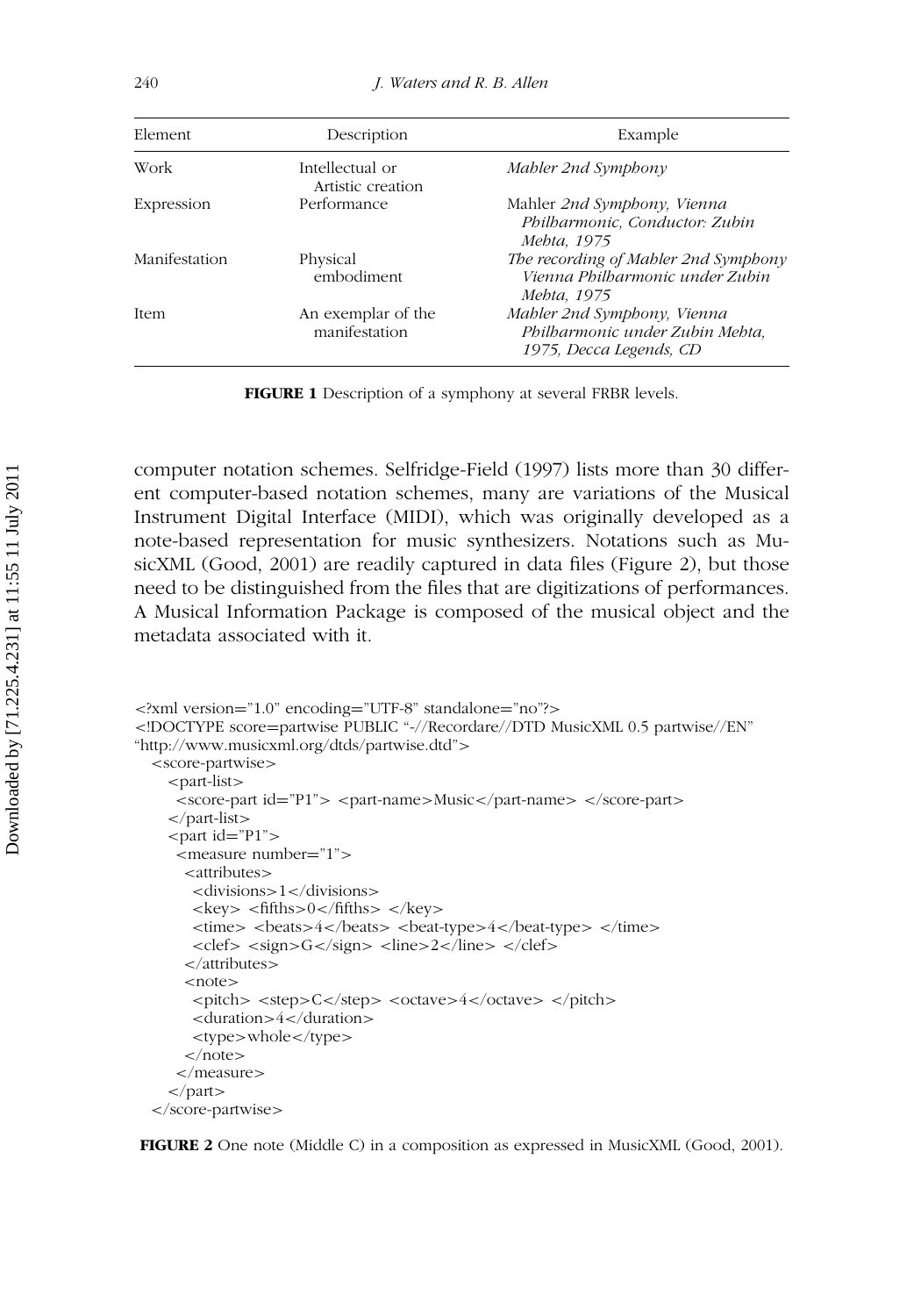| Symphonie fantastique                      |
|--------------------------------------------|
| <b>Berlioz</b>                             |
| LCSH: Music                                |
| Berlioz cast personal experiences in the   |
| form of a Beethoven symphony.              |
| EMI/Angel                                  |
| Roger Norrington, London Classical Players |
| 1989                                       |
| Sound                                      |
| CD                                         |
| CDC 7495412                                |
| EN                                         |
| EMI                                        |
|                                            |

**FIGURE 3** Example of the basic Dublin Core elements applied to a work of music.

#### BASIC METADATA FRAMEWORKS

#### Dublin Core

Dublin Core was developed as a simplified metadata system, the simplicity of which facilitates its application to many types of content. Metadata frameworks such as Dublin Core may be associated with XML descriptions such as MusicXML via an extension of XML known as the Resource Description Framework (RDF). Figure 3 shows basic Dublin Core elements applied to recorded music.

Dublin Core was developed as a flexible, high-level framework, but this generality makes its elements ambiguous. More detail can be added when the elements are qualified. For instance, the Date might be the date created (recorded) or the date issued (published). An alternative to qualifying (i.e., subdividing) the elements is to extend the metadata system. For instance, the Virtual Music Library (Andresen, 2001) proposes extensions to Dublin Core to include Composer, Lyricist, and Conductor to facilitate access to music Web sites, special collections, sound tracks, and printed music.

Music with lyrics presents particular problems both for modeling schemes such as FRBR and encoding schemes like Dublin Core. What is the primary work, is it the music, the text, or both together (Ayres, 2003)? Several proposals have extended Dublin Core to deal with music; the MusicBrainz project (Swartz, 2002) is defining a metadata standard for music recordings based on Dublin Core and with the long-term aim of defining a metadata standard for music—a metadata catalog of all music recordings. At present the total runs about a million items. Attempts to create a workable musical thesaurus have proven difficult (Hemmasi, 1992, 1994, 1995).

#### MODS

*The Metadata Object Description Scheme* (MODS) was created by the Library of Congress and primarily focused on bibliographic elements; this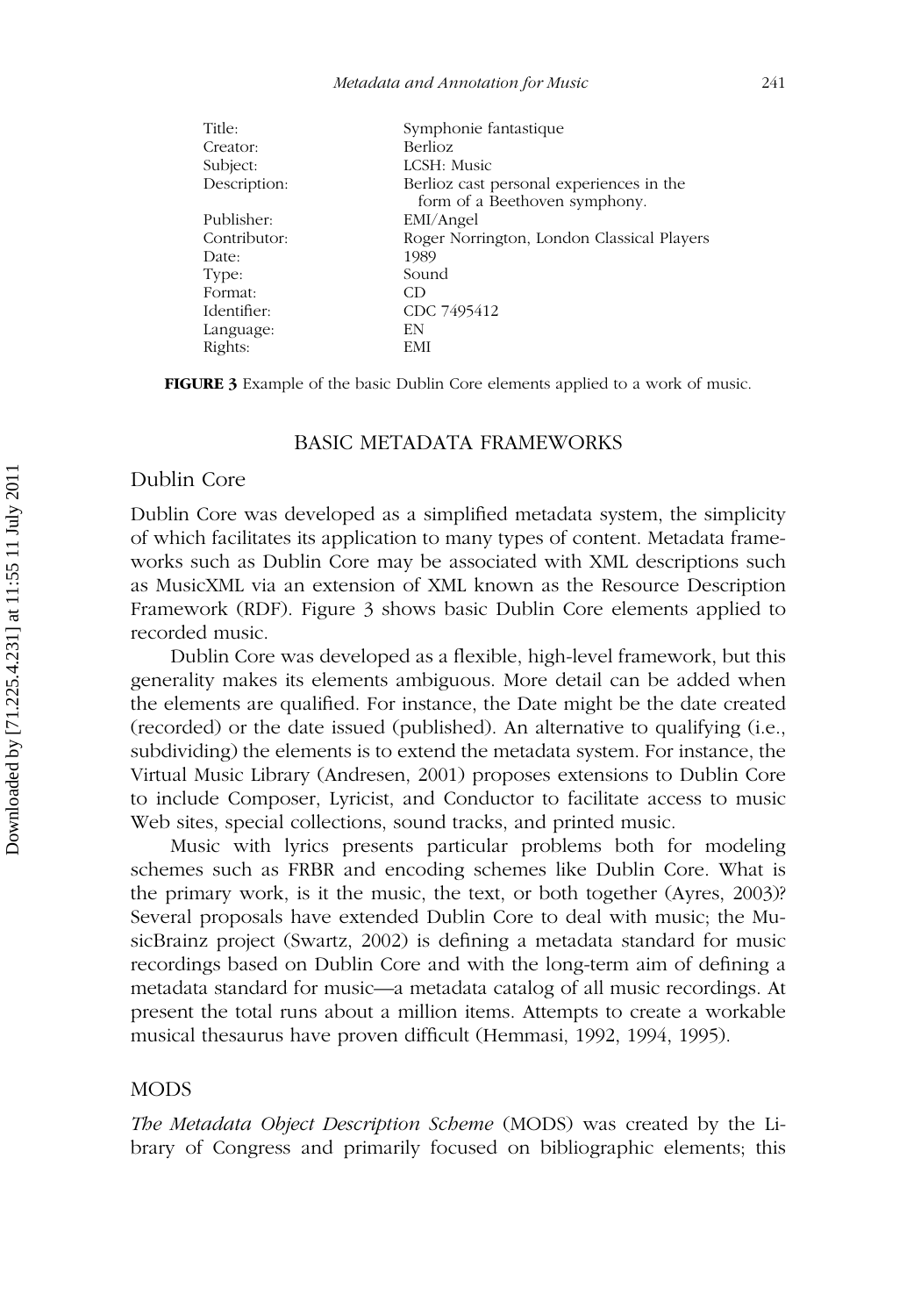scheme is an evolution of MARC. MODS elements include titleInfo, name, typeOfResource, genre, originInfo, Language, physicalDescription, abstract, tableOfContents, targetAudience, note, subject, Classification, relatedItem, Identifier, location, accessCondition, part, extension, and recordInfo. Many elements also include sub-elements to allow a greater level of detail to be captured.

## ADMINISTRATIVE METADATA

Metadata frameworks such as Dublin Core do not break out the details of Administrative and Structural Metadata. Here, we focus on the components of Administrative Metadata, which as mentioned earlier includes Technical, Preservation, and Rights Metadata.

# Technical Metadata

Technical metadata fields describe the digital aspects of a digitized recording (Casey, 2002; Harvard, 2004). Of course, sound recording can be a highly complex process starting with the capture on sound mixing of a performance. That recording may be edited and remixed and, ultimately, sampled and compressed. Ultimately, we may think of metadata as capturing these processing steps, but for now we might simply record attributes such as:

- Engineer
- Date
- Hardware (Microphones, Computer, ADC, Mixer) Settings and Calibration
- Data recording devices
- Software used for digitization
- File format such as WAV, MPEG, FLAC, ALAC, AAC, WMA, OGG, etc.
- Compression
- Data format, i.e., Pulse Code Modulated (PCM), Direct Stream Digital (DSD)
- Codec (Compressor decompressor software, i.e., LAME, Fraunhofer)
- Data rate (Kbits per second), (fixed or variable)
- Bit-depth  $(8,16,24,32,...)$
- Sampling rate (variable from 11 Khz to 192 Khz)
- Size in samples/frames/time/Bytes
- Checksum, Wordsize, Block size (Bytes), Byte-order (LSB at beginning or end)

## Preservation Metadata

Digital preservation is an integral to digital curation. The most common set of preservation metadata, Preservation Metadata Implementation Standard (PREMIS, 2004), specified a set of core metadata elements and a supporting data dictionary and a set of strategies to identify and evaluate alternative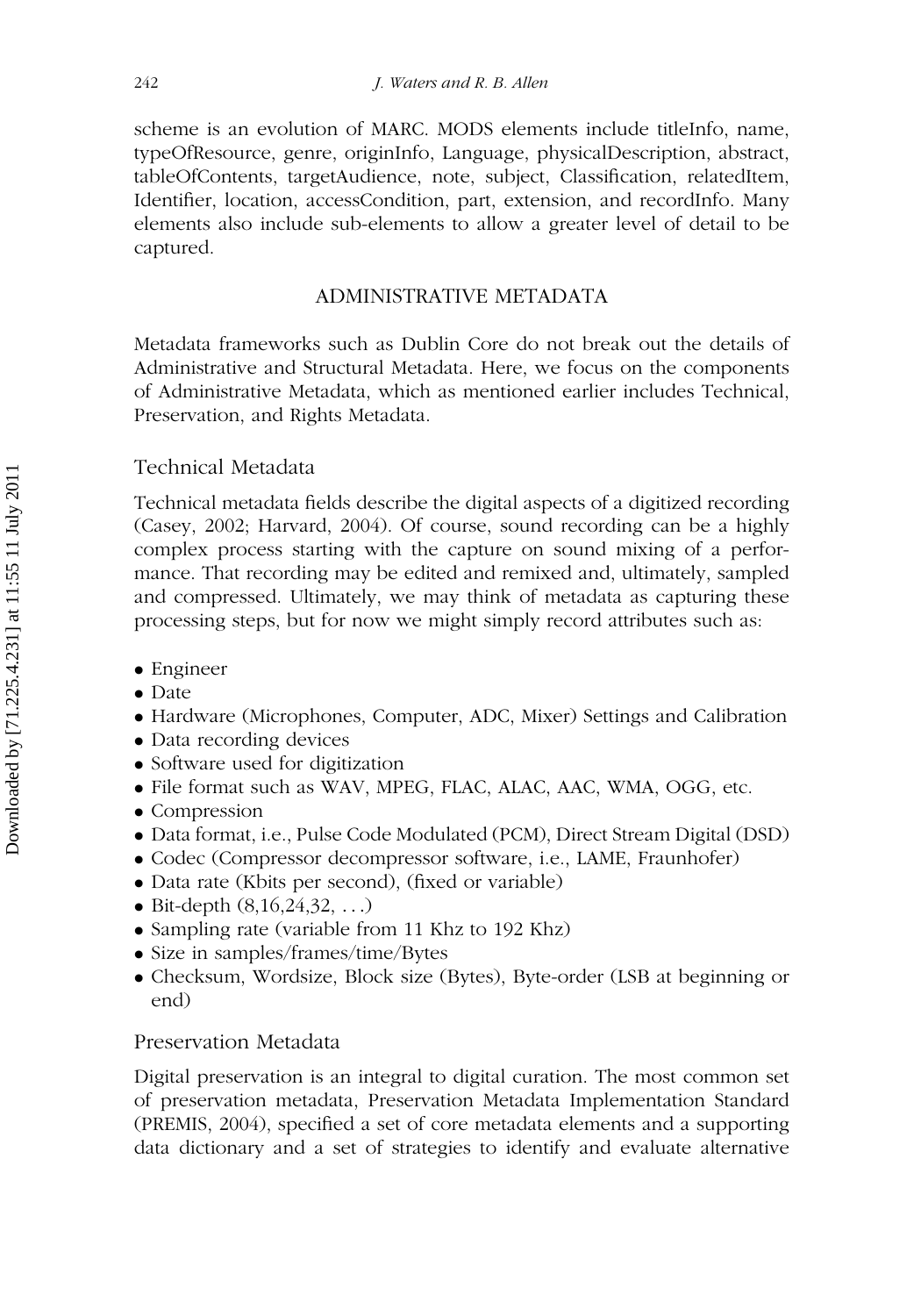strategies for encoding, storing, and managing preservation metadata in digital preservation systems (PREMIS, 2008). A notable feature of PREMIS is the *digiProv* element, which specifies the digital provenance. Digital provenance is the history of copies and transformation from one format to another. PREMIS represents Objects, Events, Agents, and Rights. Essentially, this describes the sequence of format changes that were made to the files. Ultimately, the Preservation Metadata and Technical Metadata overlap need to be coordinated.

#### Rights Metadata

Rights data is increasingly important. It is now easy to "rip" (bit-perfect data extraction) audio from physical media such as CD and DVD and files may thus be quickly distributed worldwide, which may deprive copyright holders of revenue from sales. Thus, copyright holders are contesting even the right to make fair use personal copies. Rights metadata, when attached to or embedded in objects, can limit or prevent certain operations on that object by interacting with suitable equipped applications that enforce systems of rights management. For instance you may own a physical copy of a CD that cannot be played on a personal computer, or you may buy a digital file that cannot be moved from the device it is downloaded to. At the same time, consumers are sometimes uncomfortable with copyright owners' use of digital technologies to prevent copying of their works (Musick, 2004); indeed, the Digital Millennium Copyright Act (DMCA) makes it illegal to create algorithms to circumvent copy protection.

#### THE MPEG FAMILY OF STANDARDS

While the bibliographic community has developed standards and frameworks such as FRBR, MODS, and Dublin Core, the multimedia industry has been pursuing a different family of standards. The foremost example is the Motion Pictures Expert Group (MPEG). This was established in 1988 under ISO and is responsible for drafting and developing standards related to the encoding, rights management, and description of audio.

#### MPEG Encoding Standards

MPEG-1, MPEG-2, and MPEG-4 deal with encoding, while MPEG-7 deals with content description. MPEG-1 and MPEG-2 are generally familiar and we do not discuss them further except to note that the Compact Disk audio encoding is not related to MPEG but that the MP3 (MPEG-1 layer III) standard originated as an audio component of MPEG-2.

MPEG-4 is an evolving set of Audio-Visual standards. These are primarily concerned with compression. Transmitting uncompressed high-quality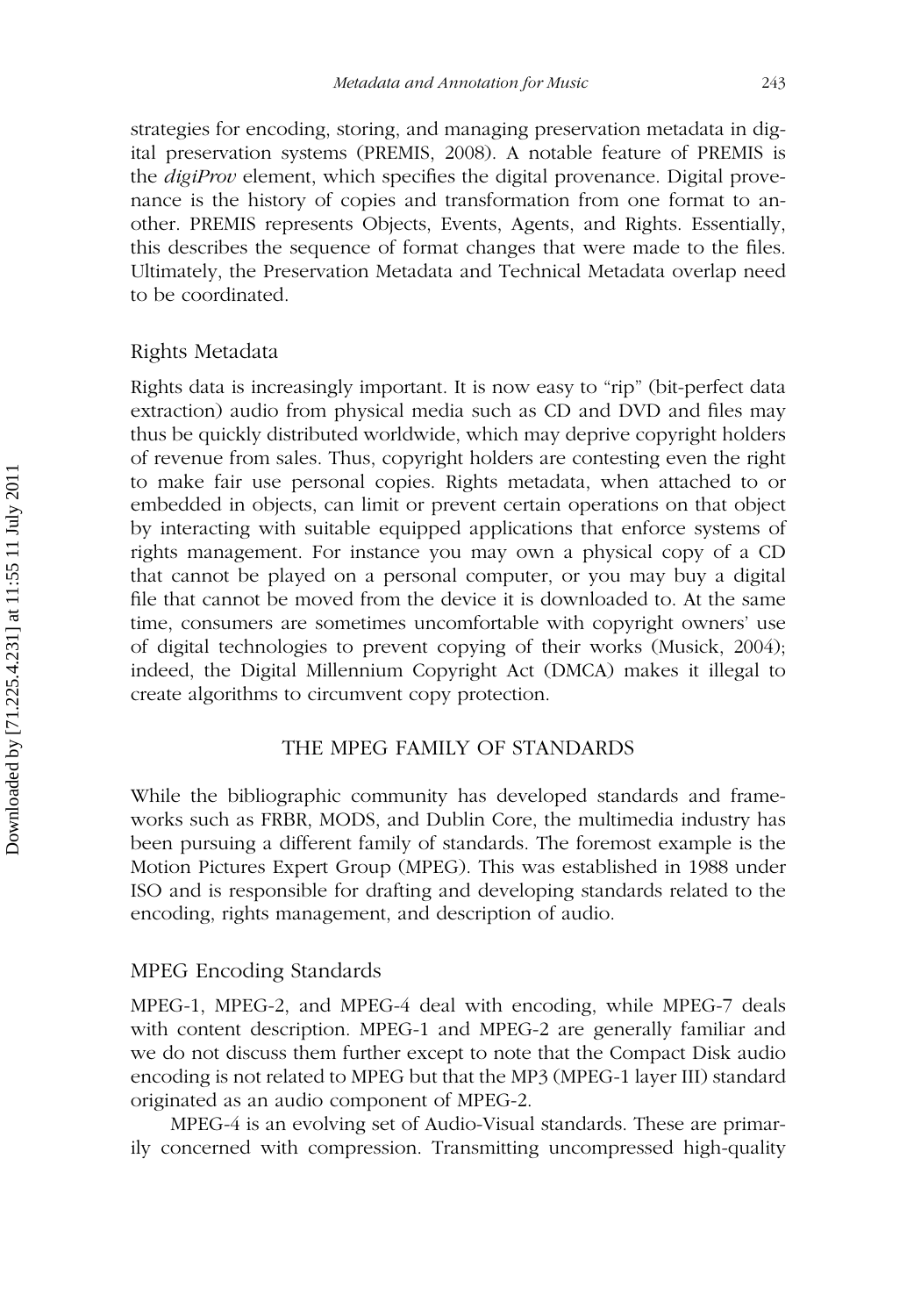video requires a huge bandwidth and storing this video requires lots of disk space, but compression techniques can lower this overhead and yet allow a reconstructed signal to have minimal signal loss compared to the original. Similarly, modern portable AV devices have limited storage and the use of compressed files can enable the storage of many hours of high-quality media. Originally intended for such low capacity or low bandwidth devices, MPEG-4 has evolved via refinements such as H.264 to be capable of handling High Definition (HD and Blu-Ray) video streams. MPEG-4 includes a standardized DRM (Digital Rights Management) identification mechanism. MPEG-4 also includes SAOL (Structured Audio Orchestra Language) (Scheirer & Vercoe, 1999). SAOL is an MPEG-4 music-synthesis language model that includes a set of algorithms used to generate sound (Wang, Siao, & Su, 2006) in the form of high-quality low-bit-rate audio.

#### MPEG-7

MPEG-7 is a comprehensive framework that covers both metadata and annotation, as well as both structure and semantics of Audio-Visual content. The purpose is to allow "interoperable searching, indexing, filtering, and access of audio-visual content by enabling interoperability among devices and applications that deal with AV content description. MPEG-7 aims to achieve this by providing a set of basic descriptors, a descriptor definition language, a set of descriptor schemes, and a coding language. Of most interest here are the descriptor schemes that allow descriptions of structural and conceptual aspects of AV content. The structural descriptions allow the description of an object to be decomposed into spatial, temporal, and spatio-temporal segments. MPEG-7 focuses on a structural decomposition (Gómez, Klapuri, & Meudic, 2003) and proposes a focus on melodic structure and fundamental frequencies (Figure 4).

**Silence D TimbralTemporal TimbralSpectral BasicSpectral** HarmonicSpectralSpread D AudioSpectrumCentroid D<br>AudioSpectrumSpread D<br>**SpectralBasis** AudioSpectrumSpread D **SpectralBasis** AudioSpectrumFlatness D AudioSpectrumBasis D **Basic** AudioSpectrumProjection D AudioWaveform D **SignalParameters**<br>AudioPower D AudioHarmonicit

Log AttackTime D HarmonicSpectralCentroid D TemporalCentroid D HarmonicSpectralDeviation D AudioSpectrumEnvelope D HarmonicSpectralVariation D AudioHarmonicity D AudioFundamentalFrequency D

**FIGURE 4** MPEG-7 audio framework (JTC1/SC29/WG11, 2004).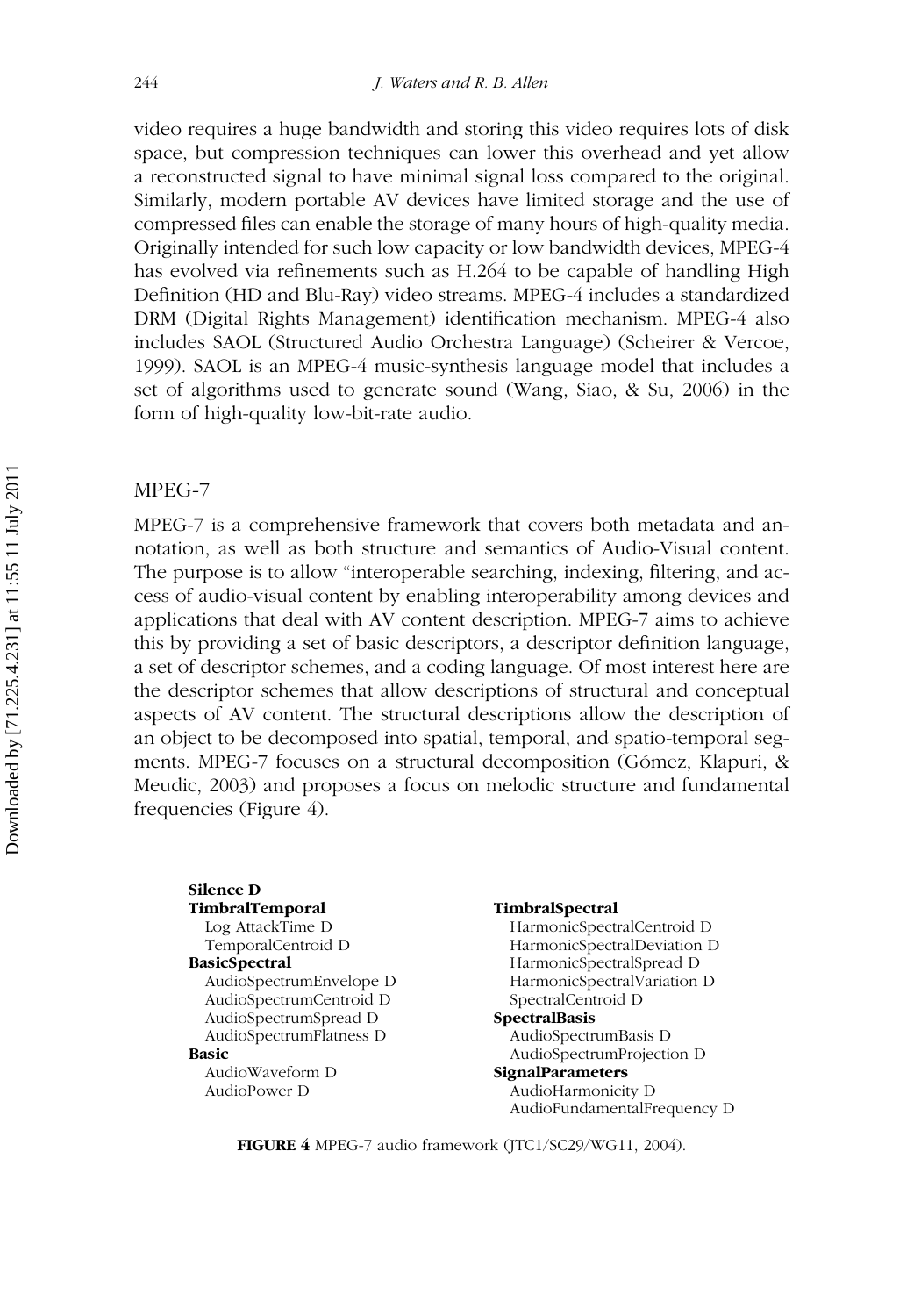The MPEG-7 Multimedia Content Description Interface developed ISO/IEC #15938 to describe the content of multimedia objects and facilitate machine-based searching. The Multimedia Description Schemes (MDS) uses an XML schema syntax with some MPEG-7 extensions (Salembier & Smith, 2001). The basic elements consist of data types, mathematical structures, linking and media localization tools, and elementary Descriptor Schemas. The next level, called the content management and content description, builds on the lowest level. It describes the content from several viewpoints: creation and production, media, usage, structural aspects, and conceptual aspects (Chang, Sikora, & Purl, 2001). The first three elements address primarily information related to the management of the content (content management), while the last two are devoted to the description of perceivable information (content description). In MPEG-7, a set of description schemes provides the complex data types needed for the semantic description of audiovisual content. The core of these schemata is delineation of an artifact into a series of segments within the class hierarchy. An AudioSegment is one type of multimedia segment.

The AudioSegment is merely the top level of a complex descriptor scheme that consists of objective information such as spectra, fundamental frequencies, and key and higher-level features (Pachet, 2003). MPEG-7 can describe music to intricate levels of detail including individual notes, frequencies, beats, scales, meter, contours, tempi, vibrato descriptions, and instrument timbre (Gómez, Gouyon, Herrera, & Amatriain, 2003). Figure 5 illustrates how the MPEG-7 AudioSegment can be used to describe melodic elements.

#### STRUCTURAL METADATA AND CONTENT WRAPPERS

Structural attributes of music may include the length of a piece. The internal structure of musical pieces such as the movements of symphonies can also be identified (Minibayeva & Dunn, 2002). As noted at the beginning of this paper, Structural Metadata describes the organization of different parts of a complex digital object. For instance, Web pages often include several different types of content.

For more complex musical digital objects, such as albums, several distinct objects are bundled together and content wrappers provide an overall framework for them. Specifically, MPEG-21 and METS are frameworks we discuss here for describing the relationship of the parts of complex musical objects.

#### MPEG-21

MPEG-21 describes the constitution of complex digital resources. While MPEG-7 focuses on multimedia content itself, MPEG-21 is centered on the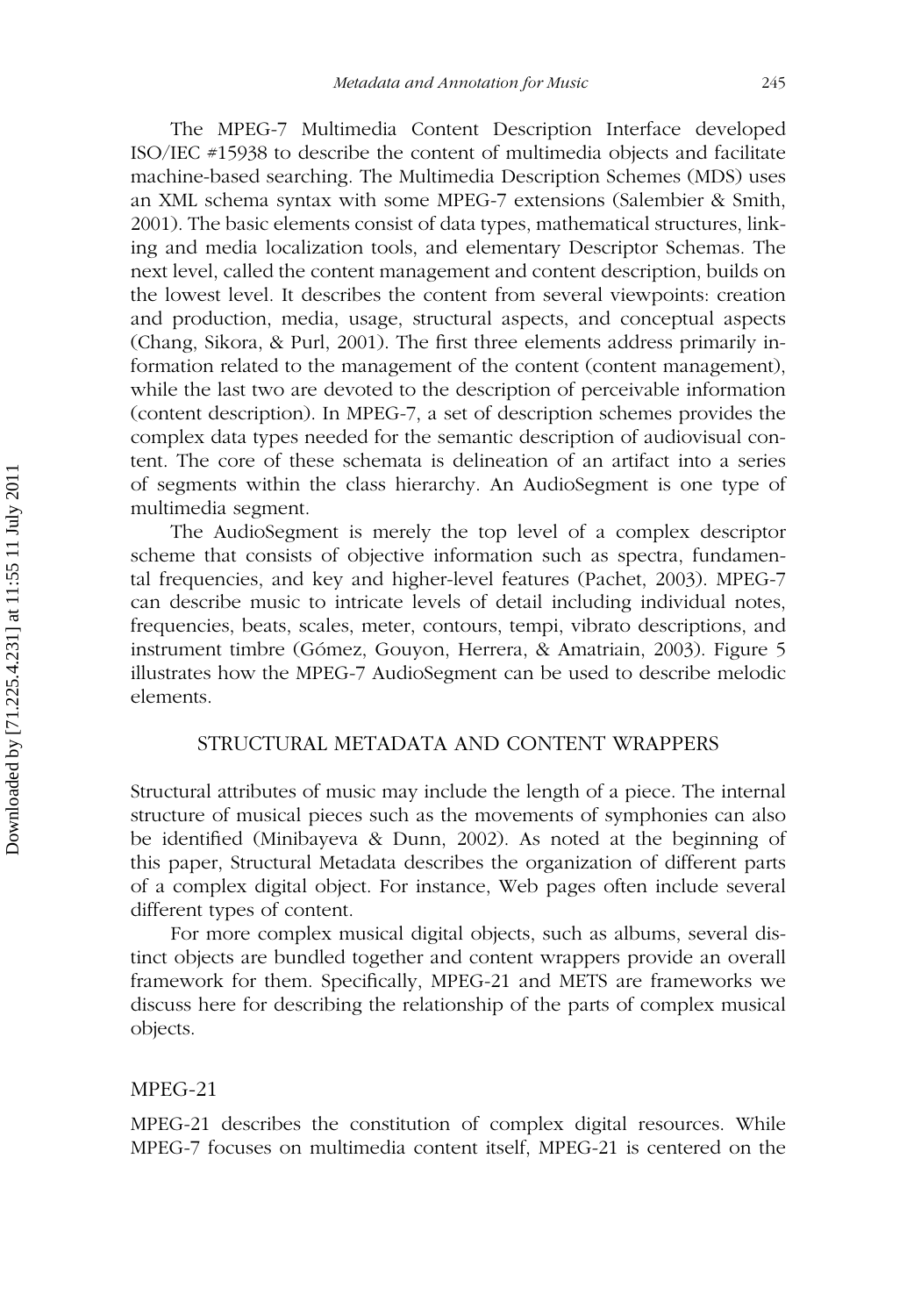

FIGURE 5 MPEG-7 Audio Segment elements (Gómez et al., 2003). This includes the Audio Description Schema, which has musical attributes Key, Meter, MelodySequence, Scale, and Melody Contour. (Reproduced with permission of the Audio Engineering Society).

transparent, augmented, and interoperable delivery and consumption of digital items across multiple platforms (Bormans, Gelissen, & Perkis, 2003; Wactlar & Christel, 2002). The heart of MPEG-21's content description is the hierarchical Digital Item Declaration (DID). A schematic of the DID for an album is shown in Figure 6. The album is composed of sub-Items with distinct units, such as the Cover and Tracks of Music. These sub-Items are composed of distinct Components, but those Components are stand-alone distinct items.

#### METS

The Multimedia Encoding and Transmission Standard is a content wrapper that was developed at the Library of Congress. It is composed of seven different elements (Figure 7). The StructMap describes the parts or divisions of the complex object. These parts are associated with metadata and are defined in the other sections. An example of the Descriptive Metadata, which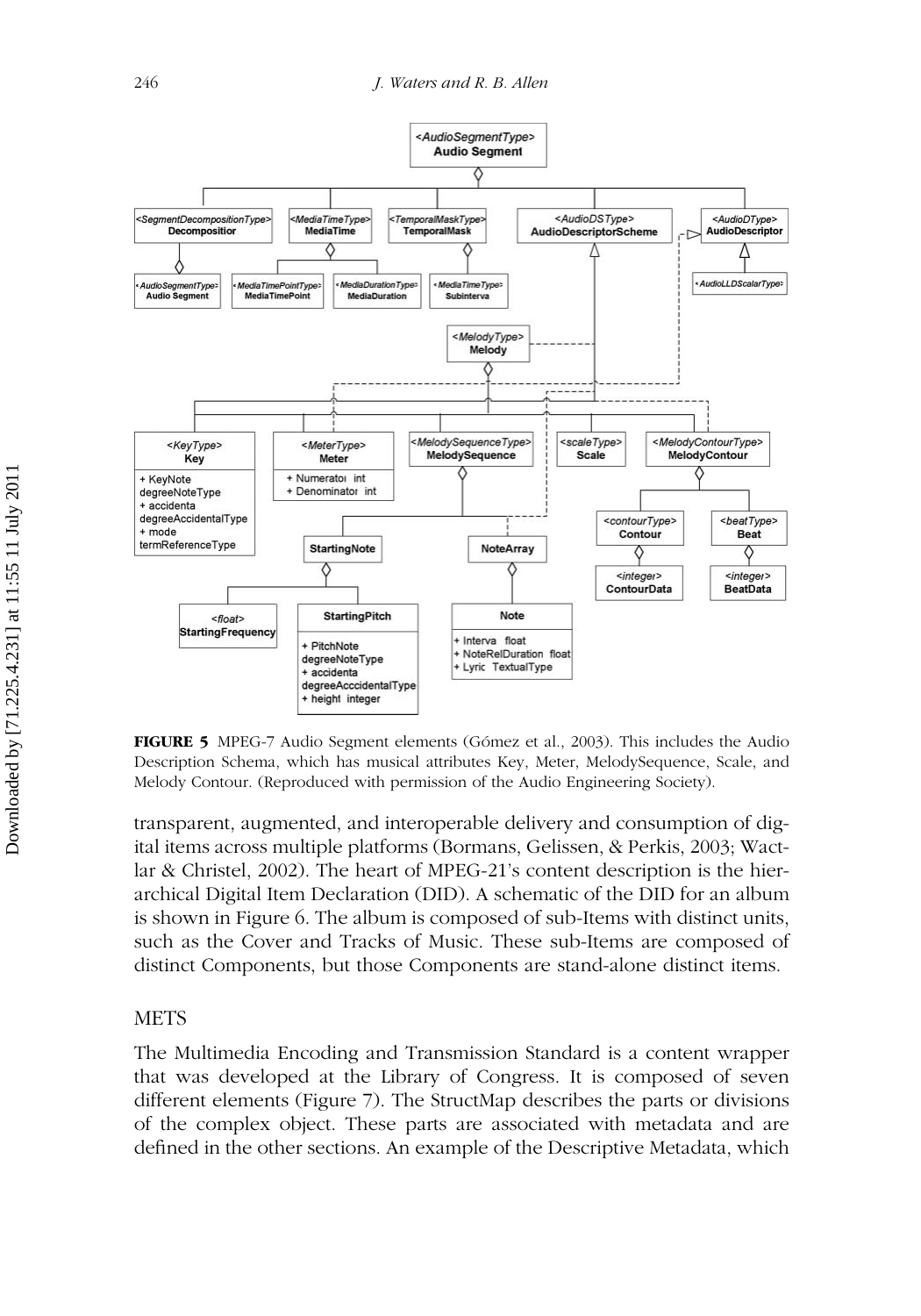**Item:** Album **Descriptor: Item:** Cover **Description Component:** Front cover **Description Resource Component: Back Cover Description Resource Item:** Track1 **Descriptor Component** Music **Description Resource Component** Lyrics **Description Resource Item:** Track2 **Description Component** Music **Description Resource Component** Lyrics **Description Resource**

**FIGURE 6** A schematic of an MPEG-21 Digital Item Declaration of a complex item in this case for an album.

in this case is drawn from Dublin Core (Figure 8). The structure description of METS is more flexible than the hierarchical MPEG-21, but this flexibility adds complexity and makes it less intuitive. The Behavior section describes what repository services will be applied to the musical object.

### SEMANTIC ANNOTATION

Types of Annotations

The term Semantic Annotation is not well defined and has different meaning to different users (Kiryakov, Popov, Terziev, Manov, & Ognyanoff, 2004). At the simplest level, annotations add content to an underlying informa-

Header Descriptive metadata Administrative metadata File StructMap StructLink Behavior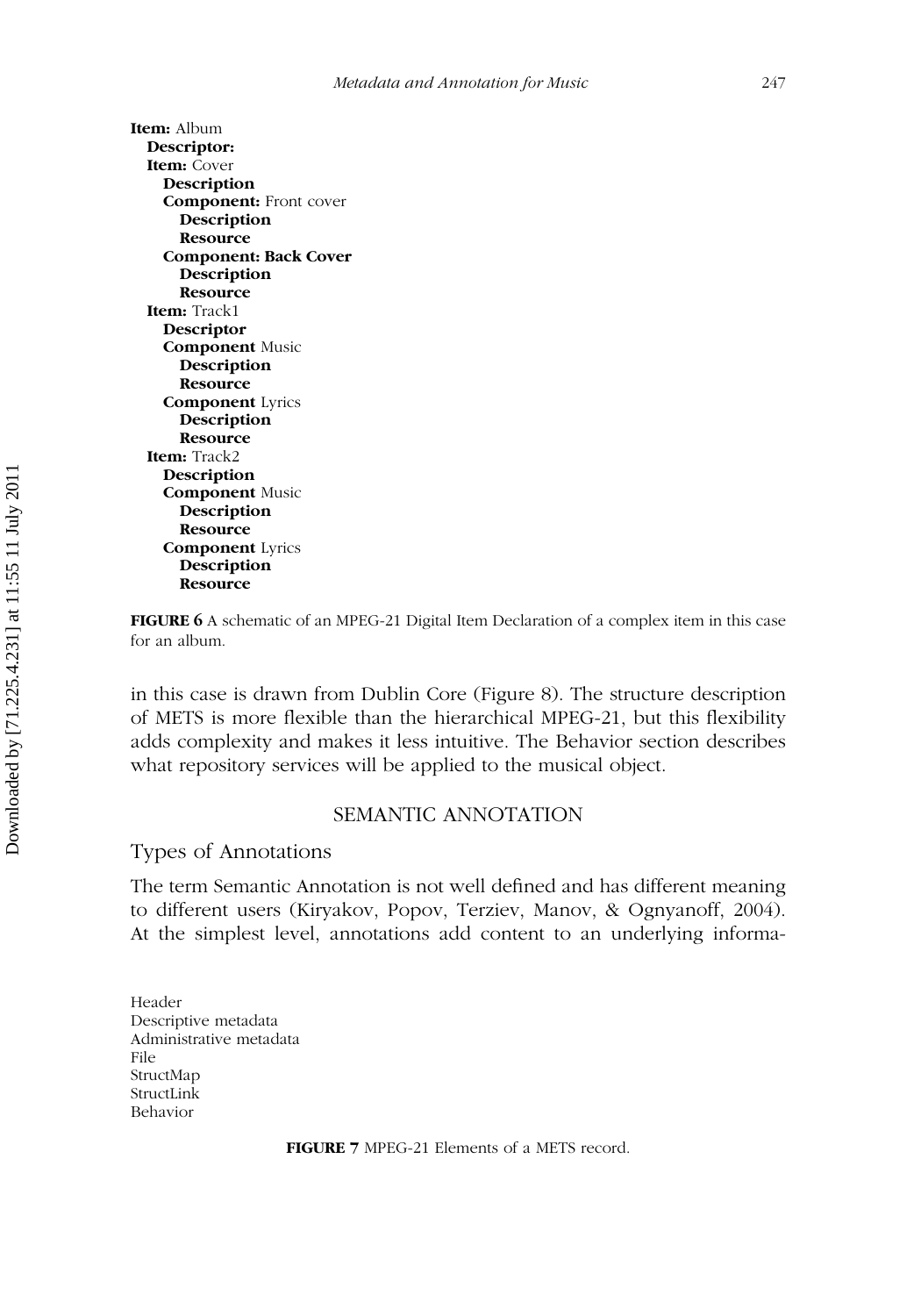```
\langle dmdSec ID = "dmd002">\epsilonmdWrap MIMETYPE = "text/xml" MDTYPE = "DC" LABEL = "Dublin Core Metadata">
  <dc:title>Alice's Adventures in Wonderland</dc:title>
  <dc:creator>Lewis Carroll</dc:creator>
  <dc:date>between 1872 and 1890</dc:date>
  <dc:publisher>McCloughlin Brothers</dc:publisher>
  <dc:type>text</dc:type>
 </mdWrap>
</dmdSec>
```
**FIGURE 8** METS snippet showing descriptive metadata section (dmdSec). Specifically, this shows a metadata wrapper (mdWrap) for Dublin Core metadata.

tion resource. When RDF is used to add Dublin Core elements to an XML file—annotation is simply another name for metadata.

In many cases the annotations add conceptual or "semantic" knowledge about the content. Indeed, in many cases, such annotations felt to be addressing the Semantic Gap. This information may be contextual background such as the historical, cultural and political context. For instance, Why is Beethoven's third symphony called Eroica and the fifth piano concerto called Emperor? Is there a connection?<sup>1</sup> Why were composers reluctant to create a ninth symphony?<sup>2</sup>

Digital objects make it easy to link annotations to anchors within the digital objects. Indeed, the use of structural metadata to describe the internal structure of music can be thought of as a sort of annotation, but annotations can have many other uses. For instance, there might be a link to background information about a person mentioned in lyrics. Or, the parts of the Grand Canyon Suite could all be linked together as a sort of narrative.

#### Using "Ontologies" to Annotate Music

Because the term *Semantic Annotation* is often associated with the Semantic Web, the annotations are frequently said to be based on ontologies (Athanasiadis et al., 2005; Bertini, Cucchiara, del Bimbo, & Torniai, 2005; Papadopoulos, Mylonas, Mezaris, Avrithis, & Kompatsiaris, 2006). While perhaps this stretches the formal definition of ontology, it at least implies that there is a formal system behind the descriptive vocabulary.

The relationships between media and concepts are delineated (Alberink, Rutledge, Hardman, & Veenstra, 2004). If we are attaching meaning to musical pieces we can enumerate the size and constituency of the performing personnel (Singers, Instrumentalists, and so on). We can include instructions for playing a piece; this includes who plays which part and the manner in which parts are played (forte, pianissimo, allegro, etc.). Semantic annotation in music can also be used to describe a piece in terms of melody, emotion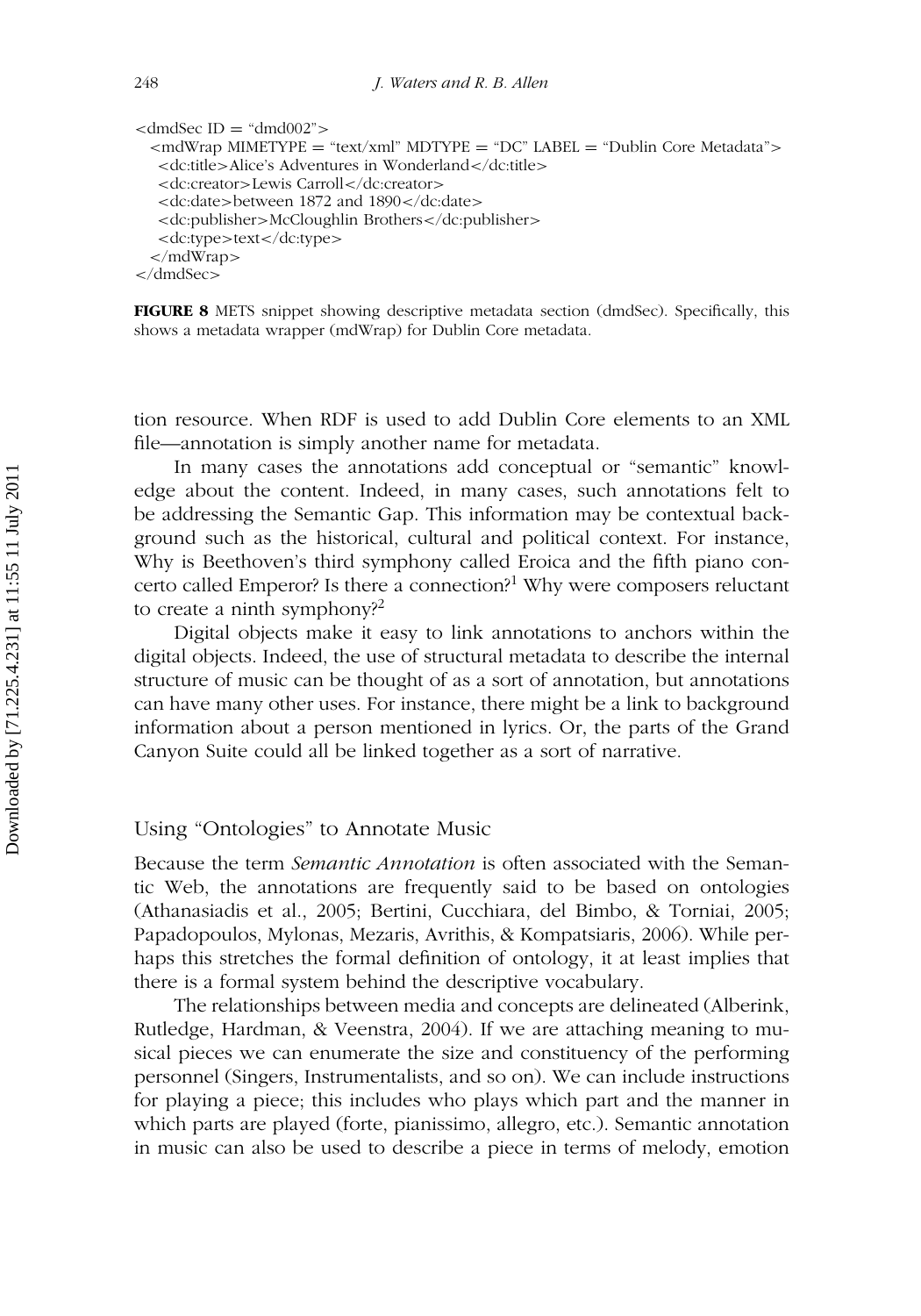and instrument (Turnbull, Barrington, Torres, & Lanckriet, 2008), rhythm or timbre (Duan, Lu, & Zhang, 2008).

Weyde and Wissmann (2007) focus on harmonic structures as a defining feature of music, and Duan, Lu, and Zhang (2008) use a vocabulary of 50 labels and 10 categories to describe music but allow music to exist is multiple entries within a single category, such as Vocal (male and female). In other cases, the ontologies describe attributes of the music. For instance, Ferrara, Ludovico, Montanelli, Castano, and Haus (2006) develop a system of the genres across many types of music. However, genre definitions are seldom consistent. Patchet and Cazaly (2000) describe a musical genre taxonomy that extends to 378 genres with 800 similarity relationships, while Rauber and Fruhwirth (2001) find that some music providers are limited to 350 genres. They describe a system that can analyze musical clips and create a selforganizing map showing similarity relationships. Gouyon, Dixon, Pampalk, and Widmer (2004) showed how tempi can be used to automatically distinguish between closely related musical genres.

#### REPOSITORIES AND DEVICES

#### End-User Personalization

With the advent of music downloads and compression techniques such as MP3 there has been a great deal of interest in online repositories of information for music that can be used to search for and tag files "ripped" from CD. Databases such as CDDB (Gracenote) and MusicBrainz (Swartz, 2002) have been built from information uploaded by owners of music CDs. This tends to be fairly basic information such as artist, album title, track title, track number, and (sometimes) genre. Tags for digitized music however can be more elaborate and, so, stand-alone tagging tools can now distinguish between Artist/Composer. However, music performances can involve a great number of creators and performers often difficult to represent formally by existing schemes, for instance, in Beethoven's ninth symphony the final movement includes music by Beethoven and words written both by Schiller and Beethoven and when performed needs an orchestra (with leader, normally the first violin), conductor, large choir, choir master, and soloists. Existing schemes require the packaging of much of this information in undifferentiated free text notes elements.

Tag schemes such as FLAC, ID3 (for MP3 files) and MPEG-4 tags can add a wealth of information such as copyright, date of purchase (for online music purchases), encoding data such as bit-rate, publisher, radio station information, series information, length of track, start point within an aggregation such as a CD or tape, modifications, and lyrics. As can be seen in Figure 9, ID3 tags also provide basic creative information about the audio file.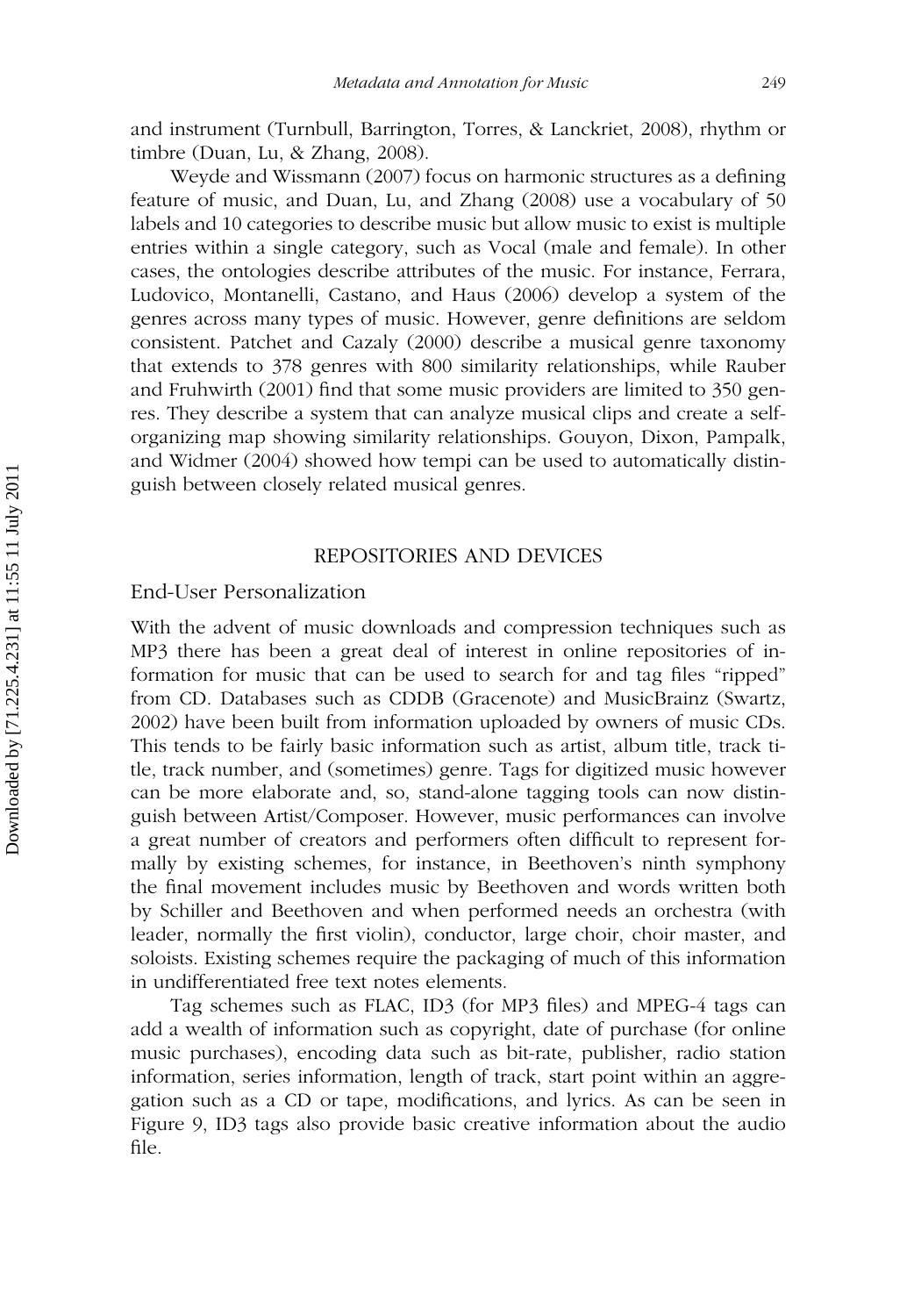| ID3v1 | ID3v2   MPEG Details<br><b>ID3v2 Information</b> |
|-------|--------------------------------------------------|
|       | V ID3v2 Tag<br>Track $\#$ 1                      |
|       | Title Albinoni-Sonata_from_Concerto_à_           |
|       | Artist Albinoni                                  |
|       | Album Albinoni-Sonata from Concerto a 7 i        |
|       | Year 1984 Genre Classical                        |
|       | Comment Read by                                  |
|       | Composer                                         |
|       | Orig. Artist                                     |
|       | Copyright                                        |
|       | <b>URL</b>                                       |
|       | Encoded By Exact Audio Copy (Secure mo           |
|       | ID3v2 to ID3v1                                   |

**FIGURE 9** ID3 Header displayed in Winamp (Music player software) note tag versions.

The popular iTunes application allows the playback of digital audio files. The application incorporates the ID3 tagging system, as above; iTunes, however, also allows the user to add other information such as:

- Personal rating
- Beats per minute
- Category
- Sort Elements
- Last Played
- Equalizer (Digital processing applied on playback)

#### MPEG-A

The MPEG standards we discussed earlier concentrated on digital objects, their encoding, metadata, and interoperability. MPEG-A (the A stands for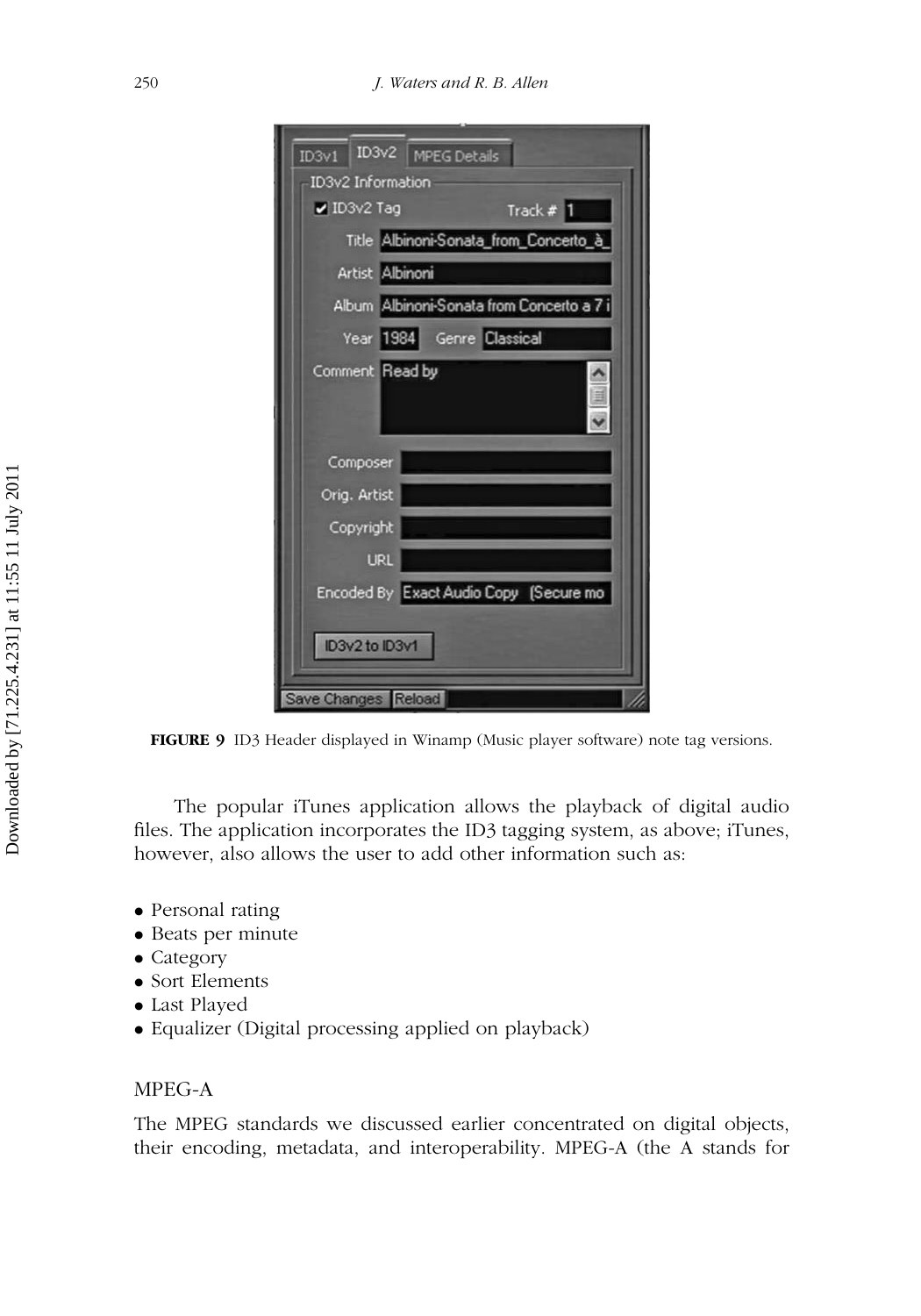| <b>MAF</b>   | Component   |          |             |       |             |       |        |  |  |
|--------------|-------------|----------|-------------|-------|-------------|-------|--------|--|--|
|              | <b>IPEG</b> |          | <b>MPEG</b> |       |             |       |        |  |  |
|              | <b>IPEG</b> | JPEG2000 | MPEG1       | MPEG2 | MPEG4       | MPEG7 | MPEG21 |  |  |
| Photo Player | X           |          | X           |       | X           | X     | Х      |  |  |
| Music Player | X           |          |             |       | $\mathbf x$ | X     |        |  |  |
| Other Player |             | x        |             |       | Х           | X     |        |  |  |

**FIGURE 10** MPEG-A Multimedia Application Formats (MAF) are wrappers for sets of metadata.

Application) by contrast is focused on creating standard Multimedia Application Formats (MAFs) for the applications which will be used to render or manipulate digital objects in devices such as portable digital music players (Diepold, Pereira, & Chang, 2005). An MAF specifies how a media application will embody related MPEG standards; each standard would be handled independently of other standards. Currently there are nine MAFS defined by the ISO. These include Music Players, Photo Viewers, and streaming applications that other MAFs are being defined for—MPEG is drafting MAF standards for portable video devices and interactive music players (Kim, Schreiner, & Diepold, 2008).

#### EMERGING CHALLENGES

#### Documenting the Context and Experience of Music

Metadata has traditionally emphasized the description of works, and the context of those works has generally been captured less formally. We have musical historical context, what went before, what follows, how a piece or composer was influenced or influences others. We have social and cultural historical contexts. Why was a piece outré, why does a certain piece reflect the zeitgeist, what political statement is being made in *Spartacus* or *Nabucco* or in the subtitle of Beethoven's third symphony? Was *The Magic Flute* really all about masons? Why were there riots at the premier of *The Rite of Spring* and Salome (amongst others). Evaluations of music are not fixed; composers and works can *vanish* for centuries before being rediscovered. To date, the only place to see this context is in liner notes or academic treatises. Other mechanisms may simply place composers in a timeline, possibly showing transitions or genetic abnormalities of musical evolution. Surely, we can embed this broader contextual data as part of a metadata/semantic annotation scheme.

Perhaps because of the services provided by the Internet, there is now often a collection of ancillary material for items and works that captures a rich set of contexts. Increasingly, this can be preserved and needs some formal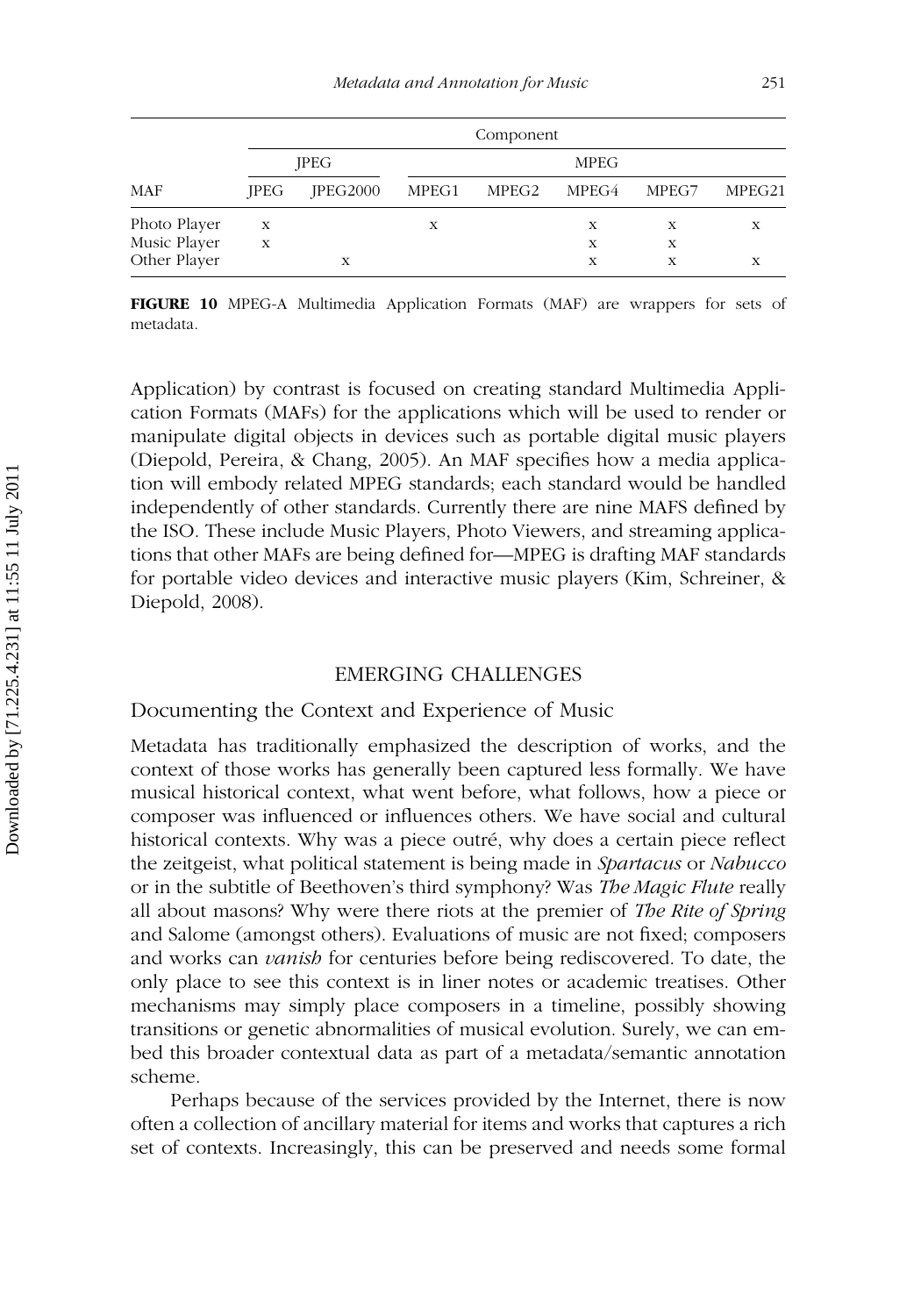means to connect it to the primary artifact. Context can be very important, for instance, why should we be surprised to hear *Veni Creator Spiritus* (or not) in Mahler's third symphony or *Frere Jacques `* in Mahler's first. Whose works were referred to by Thomas Beacham as "I believe I stepped in some once"? It is impossible to re-create the exact experience of an audience listening to a work for the first time. There is a strong analog here with the preservation of other inherently transient cultural artifacts such as video games. Lowood (2004) describes how we will soon lose the ability to directly experience old video games as the original technology becomes obsolete or unavailable or impossible to repair. Similarly, we cannot experience the direct experience of the audience at the premier of *The Rite of Spring*, but we can collect "experiences" via historical documents; and in modern times we can capture interviews with music listeners, and performance reviews can be preserved indefinitely. Yet, we many want to capture that with systematic descriptions.

#### Automated Indexing and Retrieval

One of the main purposes of metadata is to support retrieval. However, the richness of music can complicate the general case. Downie (2003) notes that retrieval of music is hampered by its complexity (pitch, tempo, rhythm, harmony, timbre, text, editorial, praxis, and bibliographic elements), the complexity of possible queries, and unresolved issues on query relevance, precision, and recall metrics.

Finding a piece of music for which you know its title, composer, and/or performer is relatively trivial if a recording of that piece exists. However, when your information is limited to what it sounds like, the task is much harder. To address this need, much research has been invested in systems that can take a "hummed" sequence and match it against a database of sound sequence descriptions, that is, query by humming systems (Ghias, Logan, Chamberlin, & Smith, 1995; Kosugi, Nishihara, Sakata, Yamamuro, & Kushima, 2000; Pauws, 2002). Ghias et al. (1995) convert a hummed sound into a sequence of pitch changes and match this against a MIDI database representing similar pitch changes in sequence. Kosugi et al. (2000) use a similarity based system in which beats rather than notes are sampled and compared against a target database; this deals with human inability to hum in tune, keep time, or start at the beginning of a song. Pauws (2002) by contrast uses both pitch changes and musical events (note starts, intervals, and gliding tones) as comparators. MPEG-7 descriptors have been used in QBH systems, Batke et al. (Batke, Eisenberg, Weishaupt, & Sikora, 2004) describes a system in which both fundamental frequency and melody-contour descriptors can be matched against sampled and transcribed hummed queries.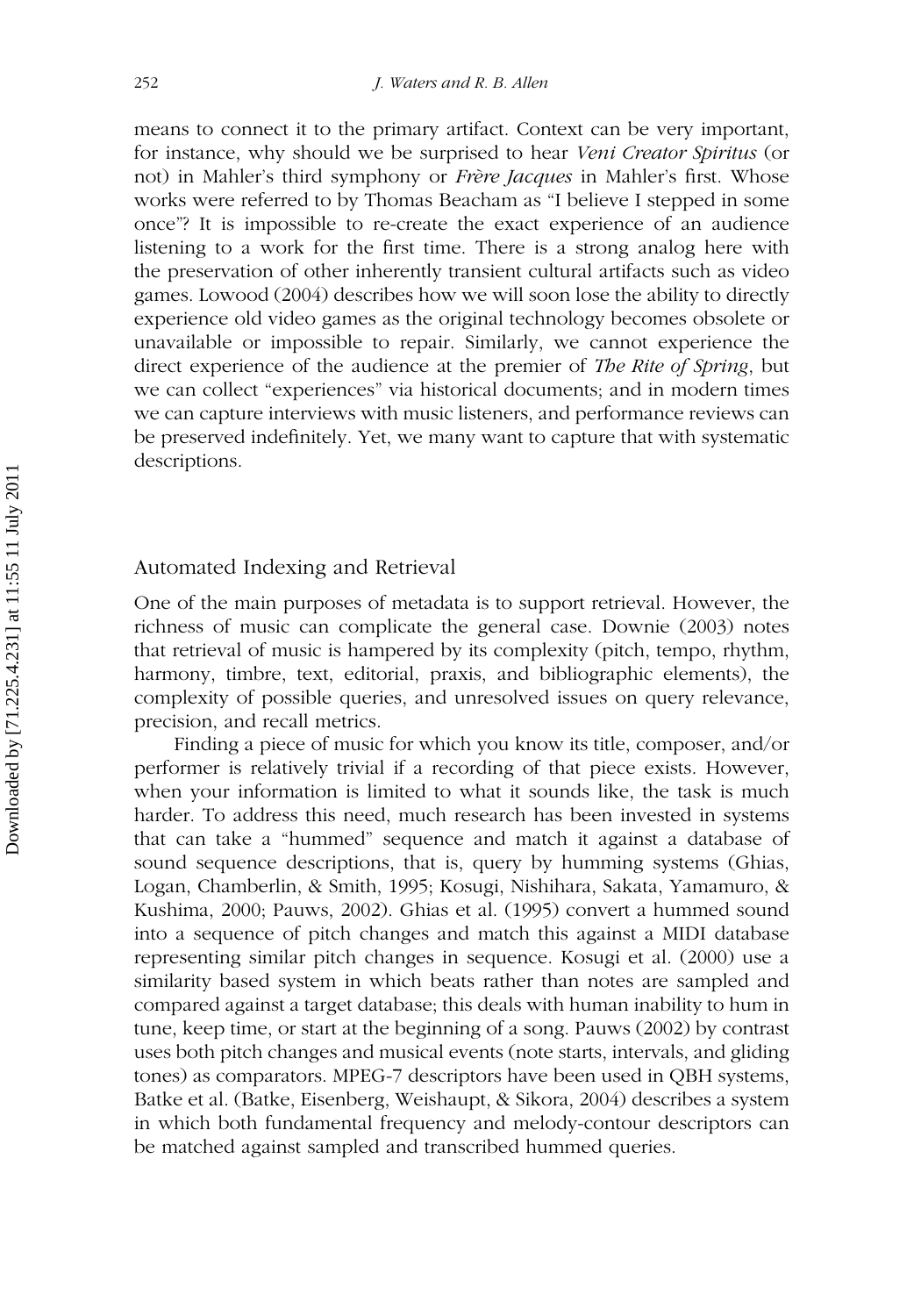#### **CONCLUSION**

We have seen that there is a wide range of approaches to the modeling and usage of metadata and semantic annotation for recorded music. While most media metadata practitioners are attempting to move towards unified or interchangeable schemata, no such impetus exists for communities interested in the application of meta-information to music. Part of this is due to the fact that each community and subcommunity has specific needs and, as such, a unified scheme is unlikely. Even within each subcommunity, individual organizations or persons have their own ways of dealing with music. In music-related online forums a common question is how do you tag your music? A question for which there are increasingly varied answers.

#### **NOTES**

1. No. Beethoven never named his fifth piano concerto—the name came much later.

2. Many composers died after composing nine symphonies (Mahler, Schubert, Beethoven, Bruckner, Vaughan Williams, Dvorak)

#### REFERENCES

- Alberink, M., Rutledge, L., Hardman, L., & Veenstra, M. (2004). *INS-E0409: Clustering semantics for hypermedia presentation. CWI Report*.
- Andresen, L. (2001). The use of metadata in Denmark, *International Conference on Dublin Core and Metadata Applications* (pp. 272–277). Tokyo, Japan.
- Athanasiadis, T., Tzouvaras, V., Petridis, K., Precioso, F., Avrithis, Y., & Kompatsiaris, Y. (2005). *Using a multimedia ontology infrastructure for semantic annotation of multimedia content*. International workshop on knowledge markup and semantic annotation. Galway, Ireland, November.
- Ayres, M. (2003). *MusicAustralia: Experiments with DC.Relation*. Paper presented at the DC-ANZ (Dublin Core in Australia and New Zealand) Conference, Canberra, Australia, February.
- Batke, J., Eisenberg, G., Weishaupt, P., & Sikora, T. (2004). *A query by Humming system using MPEG-7 descriptors*. Paper presented at the Audio Engineering Society Convention. Berlin, Germany, May.
- Bertini, M., Cucchiara, R., del Bimbo, A., & Torniai, C. (2005). *Video annotation with pictorially enriched ontologies*. Paper presented at the ICME 2005 IEEE International Conference on Multimedia and Expo, July 2005.
- Bormans, J., Gelissen, J., & Perkis, A. (2003). MPEG-21: The 21st century multimedia framework. *IEEE Signal Processing Magazine*, *20*(2), 53–62.
- Casey, D. (2002). *AUDIOMD: Audio Technical Metadata Extension Schema*. Retrieved from http://lcweb2.loc.gov/mets/Schemas/AMD.xsd
- Celma, O., Herrera, P., & Serra, X. (2006). *Bridging the music semantic gap*. Paper presented at the International Conference on Semantics and Digital Media Technology (SAMT), Athens, Greece, December.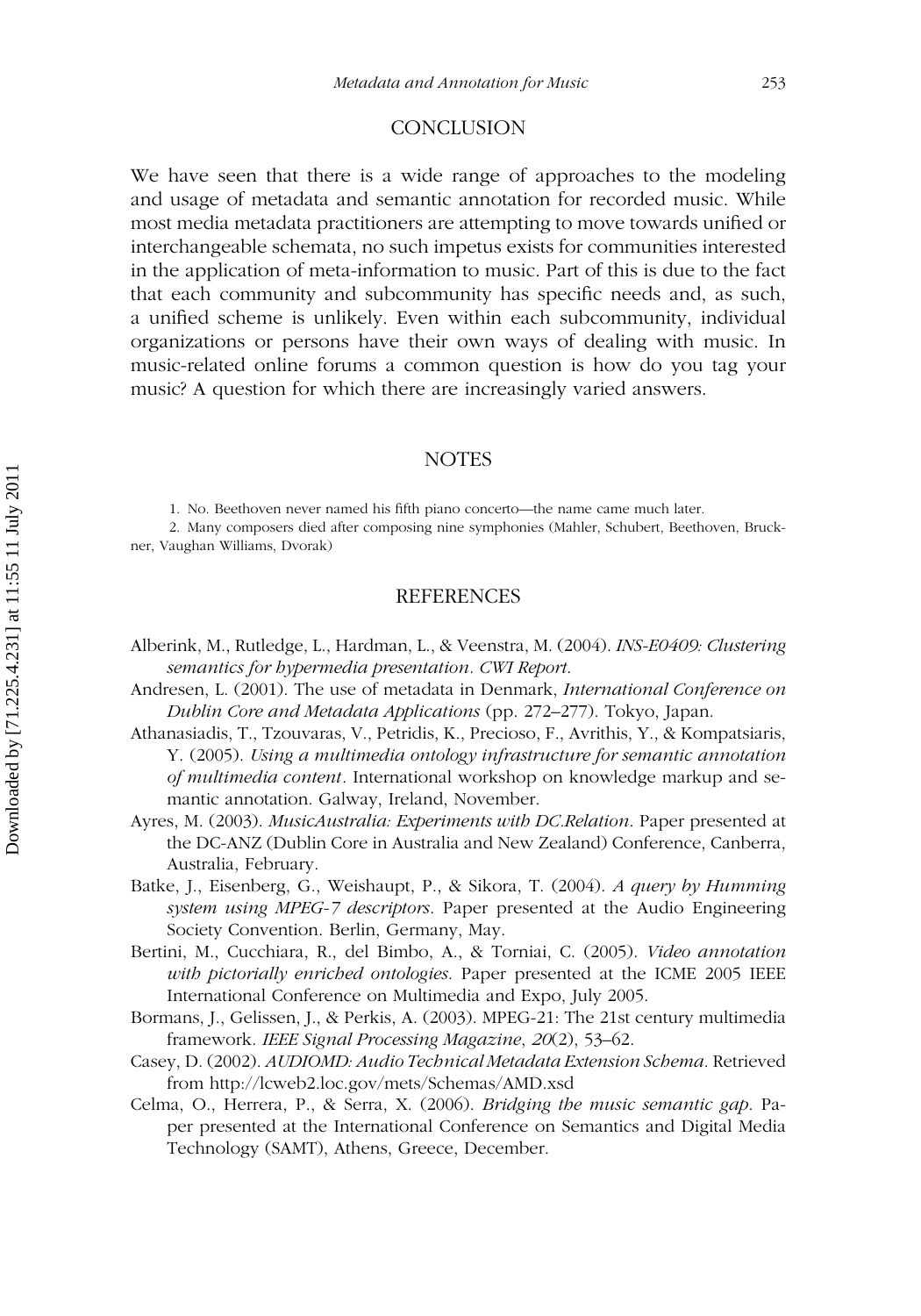- Chang, S., Sikora, T., & Purl, A. (2001). Overview of the MPEG-7 standard. *IEEE Transactions on Circuits and Systems for Video Technology*, *11*(6), 688– 695.
- Diepold, K., Pereira, F., & Chang, W. (2005). MPEG-A: Multimedia application formats. *IEEE Multimedia*, *12*(4), 34–41.
- Downie, S. (2003). *Toward the scientific evaluation of music information retrieval systems*. Paper presented at the 4th International Conference on Music Retrieval (ISMIR, 2003), Baltimore, MD, October.
- Duan, Z., Lu, L., & Zhang, C. (2008). *Collective annotation of music from multiple semantic categories*. International Conference on Music Information Retrieval (ISMIR), Philadelphia, PA, September.
- Ferrara, A., Ludovico, L., Montanelli, S., Castano, S., & Haus, G. (2006). A semantic web ontology for context-based classification and retrieval of music resources. *ACM Transactions on Multimedia Computing, Communications, and Applications*, *2*(3), 177–198.
- Ghias, A., Logan, J., Chamberlin, D., & Smith, B. (1995). Query by humming: Musical information retrieval in an audio database. The Third Annual International Conference on Multimedia. San Francisco, CA, November.
- Gómez, E., Gouyon, F., Herrera, P., & Amatriain, X. (2003). *Using and enhancing the current MPEG-7 standard for a music content processing tool*. Paper presented at the Audio Engineering Society Convention, Amsterdam, The Netherlands, March.
- Gómez, E., Klapuri, A., & Meudic, B. (2003). Melody description and extraction in the context of music content processing. *Journal of New Music Research*, *23*(1),  $23 - 40.$
- Good, M. (2001). MusicXML: An Internet-friendly format for sheet music, *Proceedings of XML*, Boston, MA, December 9–14.
- Gouyon, F., Dixon, S., Pampalk, E., & Widmer, G. (2004). *Evaluating rhythmic descriptors for musical genre classification*. Paper presented at the AES 25th International Conference, London, UK, June.
- Harvard University Library. (2004). *Administrative metadata for digital audio files, internal report.* Cambridge, MA: Harvard University Library. JTC1/SC29/WG11, I. I. (2004). *MPEG-7 Overview (version 10)*.
- Hemmasi, H. (1992). ARIS Music Thesaurus: Another view of LCSH. *Library Resources & Technical Services*, *36*(4), 487–503.
- Hemmasi, H. (1994). The Music Thesaurus function and foundations. *Notes*, *50*(3), 875–882.
- Hemmasi, H. (1995). The Music Thesaurus Project at Rutgers University. *New Jersey Libraries*, *28*(2), 21–23.
- Kim, K., Schreiner, F., & Diepold, K. (2008). *MAF overview*. Korea: ISO.
- Kiryakov, A., Popov, B., Terziev, I., Manov, D., & Ognyanoff, D. (2004). Semantic annotation, indexing, and retrieval. *Web Semantics: Science, Services and Agents on the World Wide Web*, *2*(1), 49–79.
- Kosugi, N., Nishihara, Y., Sakata, T., Yamamuro, M., & Kushima, K. (2000). A practical query-by-humming system for a large music database. Paper presented at a meeting of the *ACM SIGMM*. Marina del Rey, CA, October 30– November 4.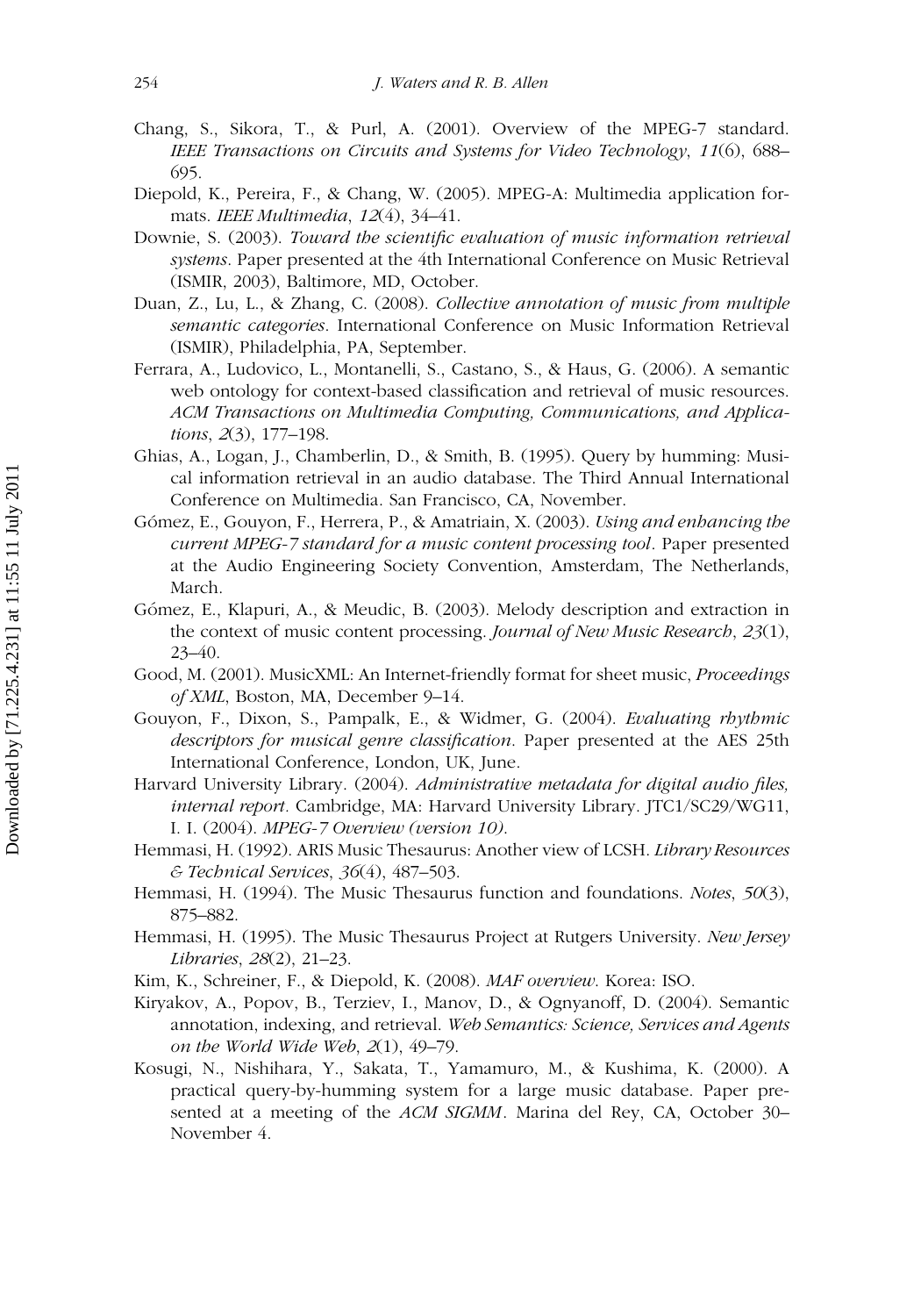- Lowood, H. (2004). *Playing history with games: Steps towards historical archives of computer gaming*. Paper presented at the Annual Meeting of the American Institute for Conservation of Historic and Artistic Works, Portland, OR, November.
- Minibayeva, N., & Dunn, J. (July 2002). A digital library data model for music. Paper presented at the *ACM/IEEE-CS joint conference on digital libraries* (pp. 154–155), Portland, OR.
- Musick, N. (2004). *Copyright issues in digital media* (report): Congressional Budget Office.
- NISO. (2004). Understanding metadata. *NISO Standard*.
- Pachet, F. (2003). Content management for electronic music distribution. *Communications of the ACM 46*(4), 71–75.
- Pachet, F., & Cazaly, D. (2000). *A taxonomy of musical genres*. Paper presented at the Content-Based Multimedia Information Access Conference (RIAO), Paris, April.
- Papadopoulos, G., Mylonas, P., Mezaris, V., Avrithis, Y., & Kompatsiaris, I. (2006). Knowledge-assisted image analysis based on context and spatial optimization. *International Journal on Semantic Web & Information Systems*, *2*(3), 17–36.
- Pauws, S. (2002). CubyHum: A fully operational query by humming system. Paper presented at the 3rd International Conference on Music Information Retrieval, Paris, France, October.
- Pavia, R. P., Mednes, T., & Cardoso, A. (2004). *An auditory model based approach for melody detection in polyphonic musical recordings*. Paper presented at the Computer Music Modeling and Retrieval, Esbjerg Denmark.
- PREMIS. (2004). *Implementing preservation repositories for digital Materials: Current practice and emerging trends in the cultural heritage community*. OCLC/RLG.
- PREMIS. (2008). *PREMIS: PREservation Metadata Implementation Strategies: Background*. Retrieved from http://www.oclc.org/research/projects/pmwg/ background.htm
- Rauber, A., & Frühwirth, M. (2001). Automatically analyzing and organizing music archives. *Lecture Notes In Computer Science*, *2163*, 402–414.
- Riley, J., Mullin, C., Colvard, C., & Berry, A. (2008). *Definition of a FRBR-based metadata model for the Indiana University Variations3 project*. *Phase 2: FRBR Group 283 Entities and FRAD (Report)*. Bloomington, IN: Indiana University.
- Salembier, P., & Smith, J. (2001). MPEG-7 multimedia description schemes. *IEEE Transactions on Circuits and Systems for Video Technology*, *11*(6), 748–759.
- Scheirer, E., & Vercoe, B. (1999). SAOL: The MPEG-4 Structured Audio Orchestra Language. *Computer Music*, *23*(2), 31–51.
- Selfridge-Field, E. (1997). *Beyond MIDI: The handbook of musical codes*. Cambridge, MA: MIT Press.
- Swartz, A. (2002). MusicBrainz: A semantic web service. *IEEE Intelligent Systems*, *17*(1), 76–77.
- Turnbull, D., Barrington, L., Torres, D., & Lanckriet, G. (2008). Semantic annotation and retrieval of music and sound effects. *IEEE Transactions on Audio, Speech, and Language Processing*, *16*(2), 467–476.
- Vellucci, S. (2007). Chapter 12: FRBR and music. In A. Taylor (Ed.), *Understanding FRBR: What it is, and how it will affect our retrieval tools*. Westport, CN: Libraries Unlimited.